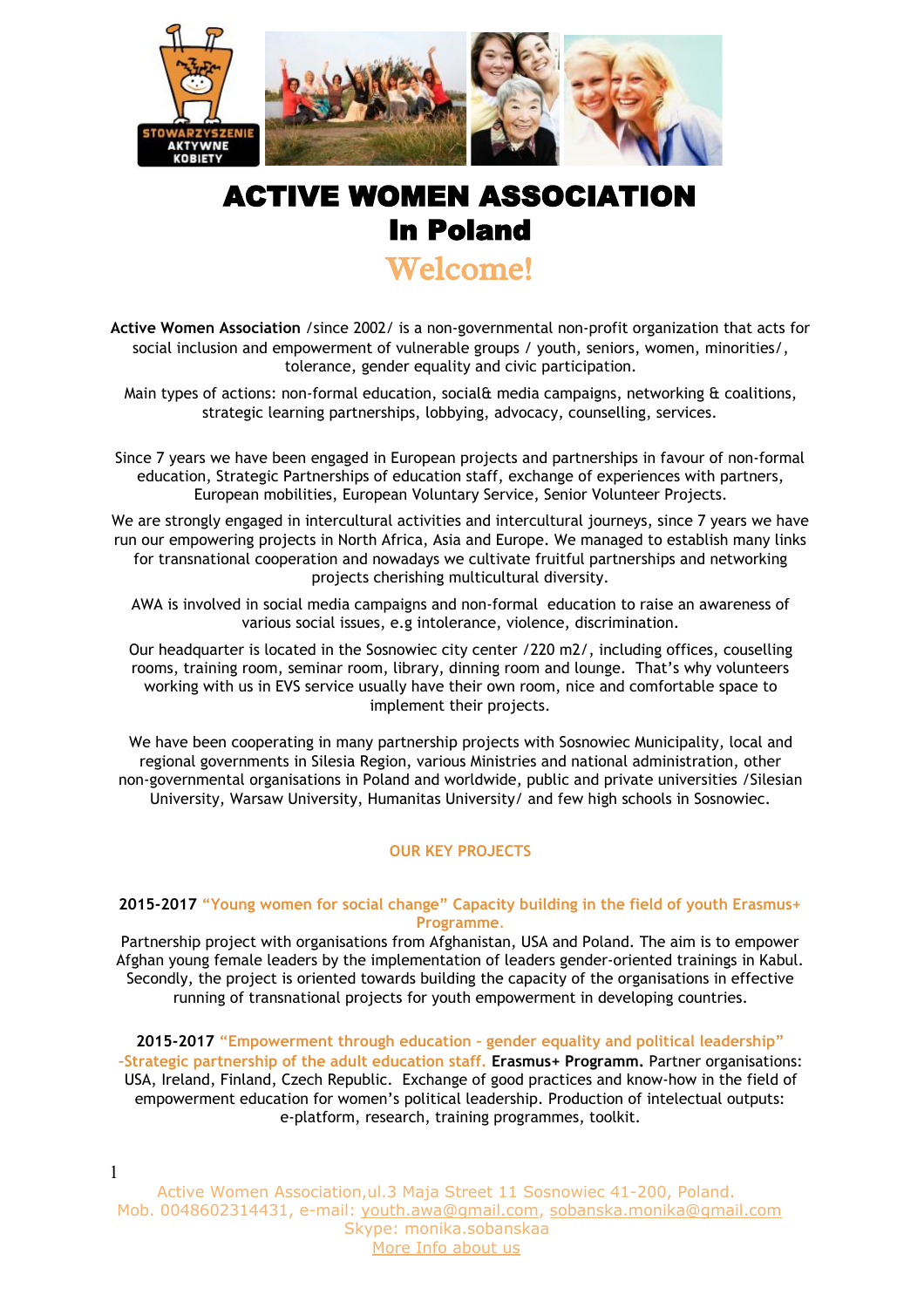

2013-2017 **"Seniors decide! - Seniors Council for civic participation in Sosnowiec city"**. Three editions of the projects. Goal: establish, develop and strenghten civic dialogue institution of Senior Council in Sosnowiec city in Poland. Performed actions: workshops/trainings for effective public activism, setting the standards and procedures for work and cooperation, lectures, civic artistic actions, civic consultancy processes, community building methods, conferences, dance balls&celebrations, bike civic participation. Great success and achievement on European scale! Financing: ASOS Fund /Ministry of Social Affair in Poland/.

**2013-2015 "Empowered women change the world" – Senior volunteer project, LLP Grundtvig Programm.** 5 weeks-long exchanges of 12 senior women 50+ and their voluntary work in favour of local community in Active Women Association in Poland and Anafi Association in Rome /Italy/.

**2015** – AWA joined Silesian network of organizations for prevention of violence and information/counselling for violence victims **We react – against violence**. www.mapa-reagujemy.slask.pl.

**2014 Mobility / Visit and Exchange of Adult Education Staff in Madeira Island** / Portugal/ / 3 months. Type of activity: job shadowing, training assignments, trainings for local leaders, counselling on fundraising. Participant: Monika Sobańska – Vicepresident. LLP Grundtvig Programm.

**2012-2017 The European Voluntary Service (EVS)** – Youth in Action, Eramsus+ Programme, provides young Europeans with the unique chance to express their personal commitment through unpaid and full-time voluntary activities in a foreign country within or outside the EU. In this way, it seeks to develop solidarity, mutual understanding and tolerance among young people, thus contributing to reinforcing social cohesion in the European Union and to promoting young people's active citizenship.

We have hosted 8 volunteers from Georgia, France, Turkey, Latvia, Spain who run the project in gender education and women's rights in Sosnowiec. Since 2012 we have sent as well 25 young people to do voluntary service in European and Partner countries.

**2010 – 2015 Women Expeditions in the world: Arte Morocco and Arte Bornholm**

Arte Morocco is an expedition for women who are curious of the world, different cultures and their customs. Women who are open for a new adventures and experiences during common tour across Morocco. They will climb to the top of the highest mountain of North Africa Jabal Toubkal (4167 meters high). Later participants will visit Marrakech and take part in the Gnaoua Music Festival at the Ocean in Essouira.

Arte Bornholm project joins both: bike trekking across Danish Island, entertainment, creativity development and artherapy in outdoor. Except for wandering across the island women create natural art in Scandinavian landscape- on the cliffs, stone rings, valleys and Vikings' castles. The expedition is addressed not only to women's muscles but also to women's imagination, women who like wandering and discovering their ability to create.

#### **2012-2015 - Come back to Paradise - intercultural expedition to Bali and Gili Islands /Indonesia/**

In paradise landscape of Bali and Gili Island, participants experience spontaneous dance, laugh and taste exotic tradition of places. They visit Bali Art Gallery, have massages in Spa centre, meet Shaman, see Ramayan performance, walk to Agung volcano-Gods' Mountain(3142meters high) and sightseeing the most important temples: Tanah Lot, Pura Luhur Uluwatu and Pura Goa Lawah. The purpose of this excursion is to experience balinese mentality and magic culture, develop joy of life and sensuality.

Active Women Association,ul.3 Maja Street 11 Sosnowiec 41-200, Poland. Mob. 0048602314431, e-mail: [youth.awa@gmail.com,](mailto:youth.awa@gmail.com) [sobanska.monika@gmail.com](mailto:sobanska.monika@gmail.com) [Skype: monika.sobanskaa](http://l/) [More Info about us](http://www.youblisher.com/p/1620087-ACTIVE-WOMEN-ASSOCIATION-Brochure/)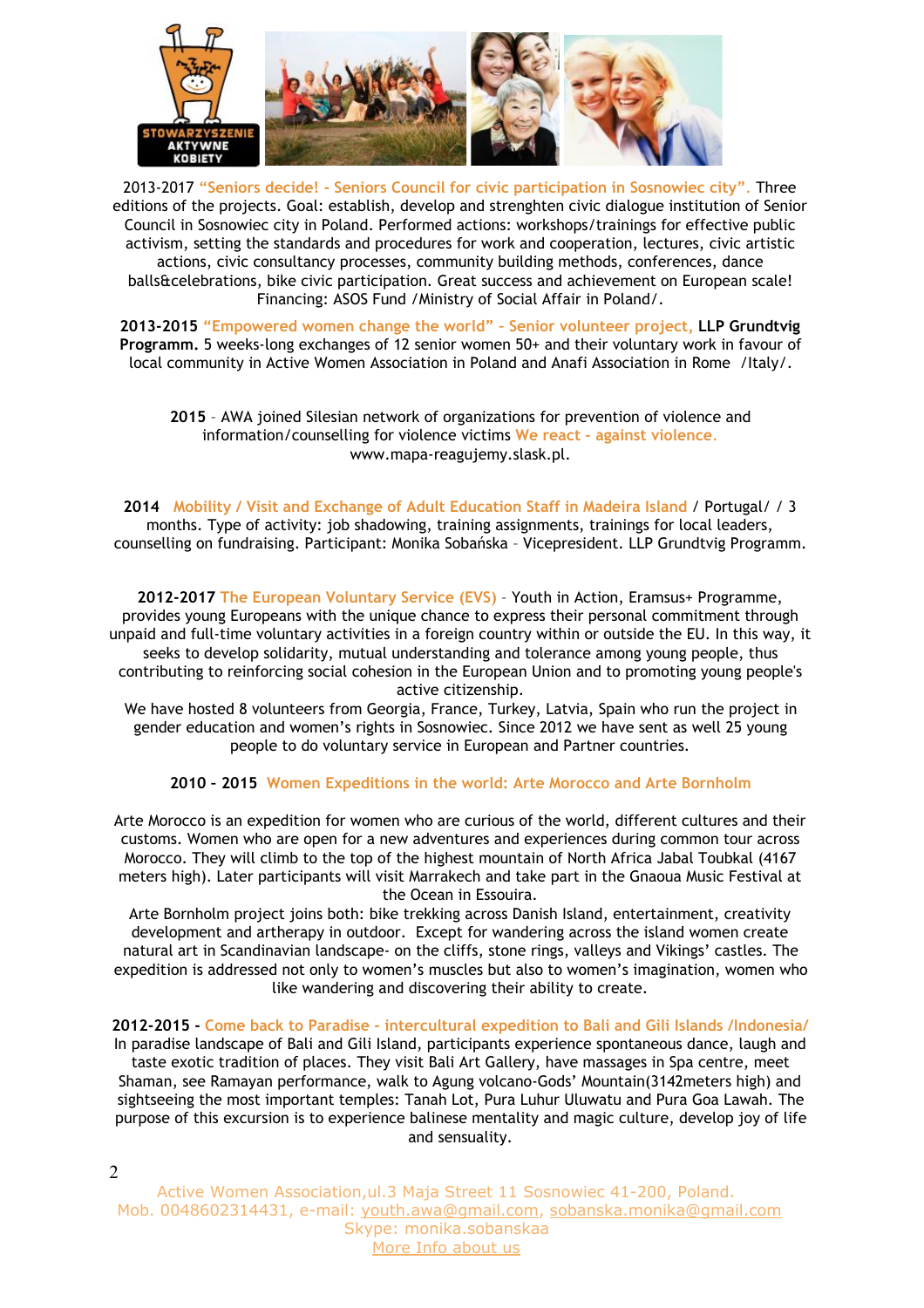

2013-2014 **The giraffe language - language of the heart** - promotion of non-violence communication / NVC/ among young people in Sosnowiec city, according to Marshall Rosenberg method NVC. Project co-finansed by Youth in Action Program / Action 2 - Youth Initiatives/. Activities: NVC trenings, disseminational workshops for youngsters at schools, Compassion Work Group. Project nr: PL-12-135-2013-R1.

#### **2010-2012 "Let's make politics female – educational activities enhancing women participation in public life", LifeLong Learning Partnership, LLP** Grundtvig Programme.

The project lasted two years and brought together partner organisations from four different countries: Active Women Association from Poland, Women´s Committee of the Regional Council of Ostrobothnia from Finland, Fórum 50 % from the Czech Republic and AENAO from Greece. The aim we all shared was to increase women´s participation in politics. By sharing our knowledge and experience, by learning from each other and from others and by creating a vivid network across the four countries. We had the great opportunity to learn more about each others countries, the position of women in the society and in politics, about its culture and much more. More: [www.femalepolitics.eu](http://www.femalepolitics.eu/)

## **2012: Grundtvig Workshop "Decided, so I'm - empowerment of woman over 50 years old". LLP** Grundtvig Programme.

The purpose of the project "Decided, so I am" was support women 50+ to became active participants of social life using all their rights, opportunities and available resources. We invited 18 women aged 50 and more who are already either at the end of their work career or already retired, who raised their children and are not anymore responsible for home environment. Workshop consisted of 5 days empowerment training 7 hours per day. Activities were focused on individual development of participants in area of gender awareness, networking and building support groups. Training was led by gender trainers experienced in empowerment and cooperating with Active Women Association for the last couple of years for improvement of women rights.

2011 Active Women Association has become a **member of M ulti-Agency Interdisciplinary Team for domestic violence prevention in Sosnowiec city**. In Sosnowiec, the prevention of domestic violence is under the responsibility of the social policy department of the city, which coordinates all municipal activities in this field in coordination with a local partnership involving the various specialised departments of the municipality (education, health care, youth), the police and civil society organisations, Active Women Association among them. Special team and work group has been trained and working together with the aim of reducing domestic violence and support victims with efficient helpof various agencies. Sosnowiec is also involved in the "blue card procedure", a multi-agency approach aimed at reducing and preventing domestic violence. For many years the system of multi-agency support has been developed and functioning successfully.

2011 - **Social campaign against violence Freedom from fear** run in the partnership with Municipality in Sosnowiec city. Project was co-financed by Ministry of Labour and Social Affair within the national programme "Support to the local communes in developing system of domestic violence prevention". Activities: dissemination campaign in media, outdoor, public means of transport; anti-violence festival for citizens, conference, educational movie, etc.

2011 **Female Face of Politics – enlargement of women political networking in Silesia Region.** Total: 300 participants. Trainings in public competences / hard and soft/ for female politicians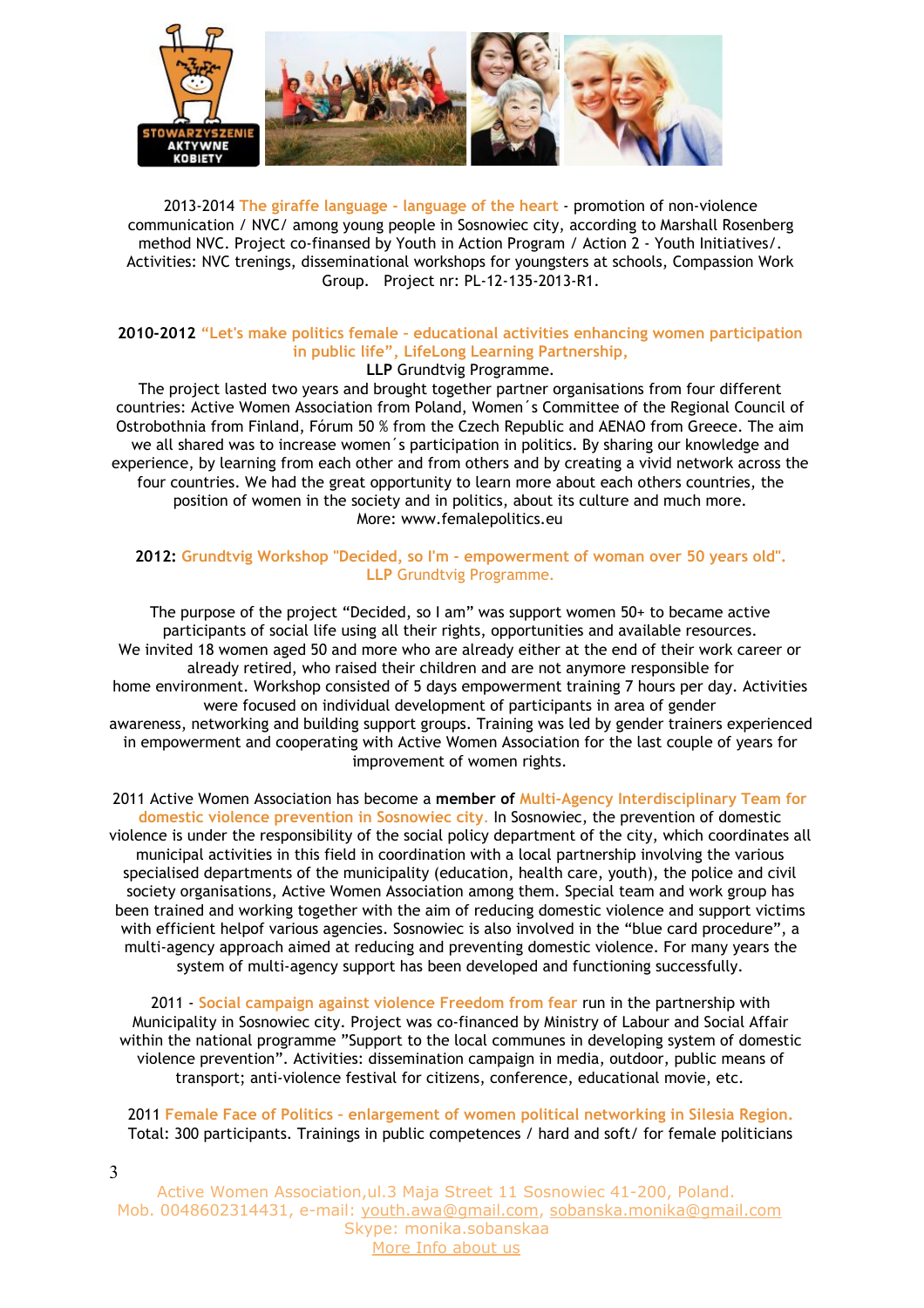

elected in local elections, enlargement of the network of female politicians and the supporters of women's political agenda. Project was co-financed by Ministry of Labour and Social Affair

2010/2011 **"Women's elections, womens' decisions"** – project referred to strenghtening of women candidates in local elections, the aim was to increase female participation in the decision-making processes. We organized trainings in public speaking, brand marketing, electoral campaign management, gender issues and goals and motivation. We have built female networks of women politicians in Silesia region. Participants: 50 candidates in 2010 local elections. Project was co-financed by Ministry of Labour and Social Affair in Poland.

2008, 2009, 2012 - The **"Circle of Creativity - wake up your creative personality"** was a series of workshops designed for people seeking alternative forms of leisure and self-development, eg. Vedic Art – intuitional paining, body work, arte recycling, creative singing, spontaneous dance. The project was designed to encourage beneficiaries to explore their potential and develop creative interests by experiencing a variety of methods and self-development.

• 2009 - **Kinoko - Socially Engaged Film Club** - the project included a series of meetings for young people from secondary schools in the Silesian region. Aimed to encourage young people to get to know the social problems associated with: gender equality, sexual minorities, cultural and religious differences, refugees and migrant workers, trafficking and stimulate debate on these subjects. Meetings included presentations introducing the subject of documentary films belonging to the film library of the Helsinki Foundation for Human Rights and moderated discussions to sensitize young people to the problems of contemporary Europe. Project was co-financed by the EU's Youth in Action Program.

• 2009 - **"Working mother, still loving mum"** - a project for mothers returning to work after giving birth and raising a child. The project participants could benefit from various forms of support motivational workshops, individual consultation with the guidance counselor and psychologist, training in time management, creative problem-solving, negotiation, reconciliation of social and professional, and personal development. A childcare was provided. 230 women has attended in a series of workshops. The project was co-financed by the European Union under the European Social Fund (PO KL Measure 6.1.1).

• 2009 - **"For the common integration - support of local activists in the community Brenna"** - the project was aimed at rural leaders in the district of Brenna. It included a series of five two-day workshop, during which participants gained knowledge on how to mobilize community residents and encourage them to act. The workshop was devoted to the issues of skills and development of leadership for effective cooperation, innovative methods of social change and respond to problems that arise among people and raising funds for social activities, planning project was co-financed by the European Union under the European Social Fund.

• 2008-2016 - **Family Rights Information Center** - the project was completed much of the assistance, support families and contribute to the spread of the rights of citizens. The main task of the center was to help disfunctional families, who suffer from consequences of alcohol abuse and domestic violence, by delivering them free law counseling and psychological advise. The project was financed by the EEA Financial Mechanism and the Municipality of Sosnowiec. The center also started a support group for women in the course of a divorce or after a divorce.

• 2008, 2009 - **Feminostrada- film review on women's issues -** p resenting works beyond the boundaries of conventional cinema. The annual festival screened several films and makers of fine artists and blocks of short films from the festival Davis Feminist Film Festival, showing notion of femininity in history, age, ideas, stereotypes and psychology.

Active Women Association,ul.3 Maja Street 11 Sosnowiec 41-200, Poland. Mob. 0048602314431, e-mail: [youth.awa@gmail.com,](mailto:youth.awa@gmail.com) [sobanska.monika@gmail.com](mailto:sobanska.monika@gmail.com) [Skype: monika.sobanskaa](http://l/) [More Info about us](http://www.youblisher.com/p/1620087-ACTIVE-WOMEN-ASSOCIATION-Brochure/)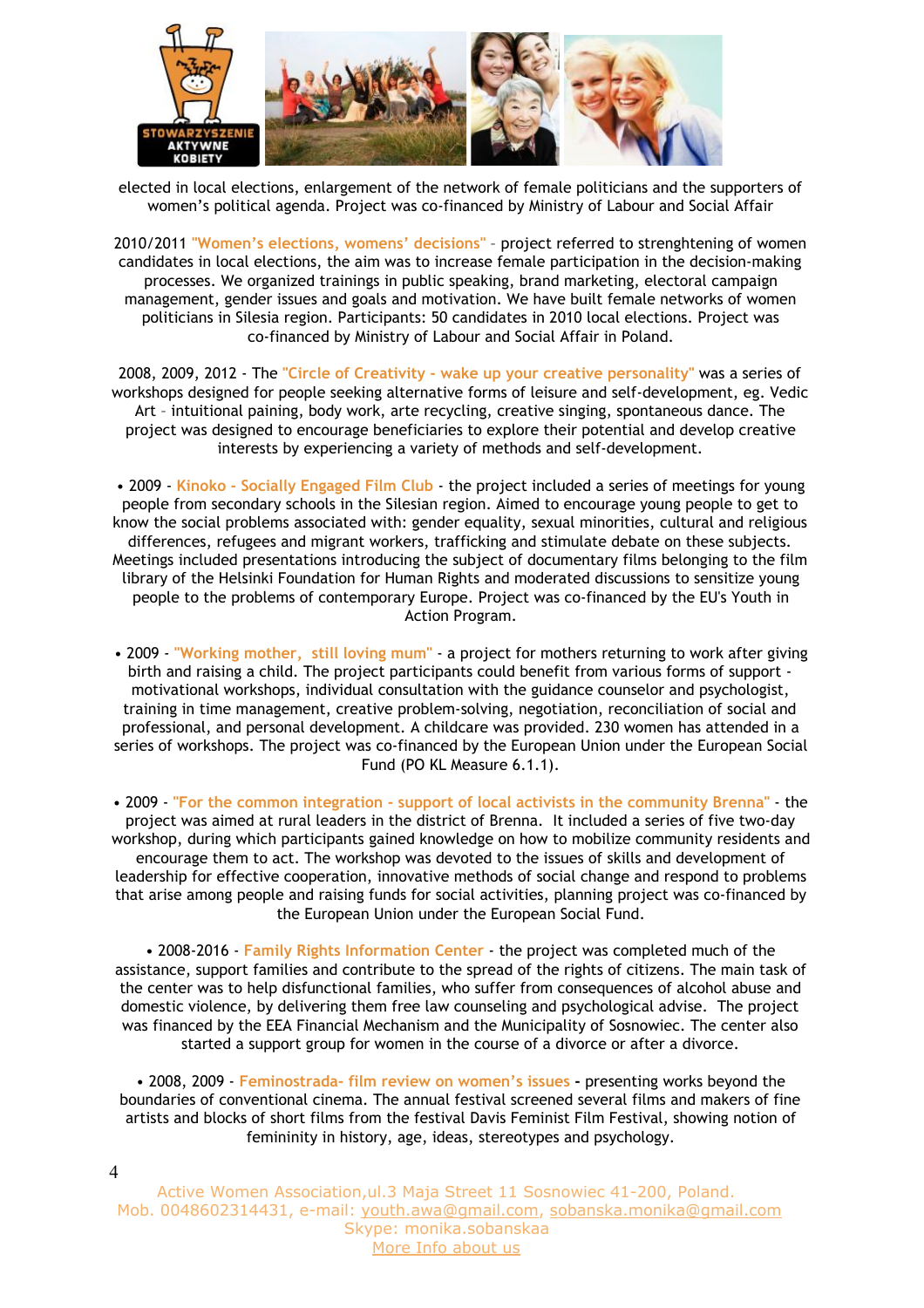

• 2004, 2008 implementation of the project **Eyes wide open- prevention of violence against women and girls**, as a part of "16 Days Action against Gender Violence Co-financed by Ministry of Labour and social Affair in Poland and Women Fund OŚKA. The aim of the project was to weaken violence against women and girls in Silesia through non-formal education, street happenings and counselling by strengthening the feeling of safety and promotion of anti-violence attitudes and assertive behavior among people being in the risk of violence group. Target group: 50 women from Silesia region. Activities: trenings for self-defence and , assertiveness, manifestation/ city march, media campaign.

• 2008 - **"Select the third sector and work with passion! - Dissemination of project results Cyber-hand in Silesia."** Project aimed to encourage young people - mostly students and graduates of the Silesian University - to work in associations and foundation, and show that the professional work of non-governmental organizations can be creative and important - because its effect is to change the world for the better. The project was conducted preliminary meetings and presentations at universities in Silesia on the third sector and its characteristics, workshops on planning and management of social change presents specific work in the third sector and its benefits. This was followed by planning of community projects. The project was co-financed by the European Union under European Social Fund / EQUAL/.

• 2006, 2007 - Regional Coordination of **Action Competition Acacia,** which resulted in 16 women throughout the country received the award for promoting the development of civil society. More info: www.akcjaakacja.org.pl

• 2007 - implementation of the project **"You are not alone" - support for single mothers at risk of social exclusion ",** funded by Kompania Piwowarska in the campaign" It's Worth."

• 2007 - to joined the nationwide public campaign **"Done - appreciated - many worth ..."** to appreciate the domestic labour of women. Association worked as regional coordinator in the province of Silesia. More: www.kasakobiet.oai.pl. For very active input in the campaign Mrs Sobańska, president of the Association of Halina was awarded the Diamond Brushes  $\circ$ 

• 2006, 2007, 2005 - the project **"Academy of Leaders and Social Animators".** The project has been organized training in social skills for 30 women who want to work in the third sector and public life. Created as rapidly running club leaders, whose task was to initiate events and social projects in Silesia. The project was granted by the Civic Initiatives Fund of the Ministry of Labour and Social Policy.

• 2006 to today - the coordination of the **"Blue Network"**  - the objective: to develop and strengthen the network of assistance for victims of domestic violence. The project was subsidized by the Phare 2003 - Co-Grants Fund for Institutional Development. www.porozumienie.niebieskalinia.pl

• 2005 - action **"Safe taxi for women"** - to carry out the autumn edition of the project started in March 2004, the project was organized discount taxi rides for women after 10. p.m. In order to ensure safety of women returning home in the evening taxi drivers taking part in the campaign are required to pay women at home or wait until the woman to the house entrance.

• 2005, 2006, 2007, 2008 – organization of the **Silesian-edition** of the **Development and Entertainment Festival for Women PROGRESSteron.** During the festival, organized 300 workshops, lectures and presentations prepared especially for women, for their personal and professional development. (eg. self-defense, assertiveness, public speaking, intelligence, financial, health, art

Active Women Association,ul.3 Maja Street 11 Sosnowiec 41-200, Poland. Mob. 0048602314431, e-mail: [youth.awa@gmail.com,](mailto:youth.awa@gmail.com) [sobanska.monika@gmail.com](mailto:sobanska.monika@gmail.com) [Skype: monika.sobanskaa](http://l/) [More Info about us](http://www.youblisher.com/p/1620087-ACTIVE-WOMEN-ASSOCIATION-Brochure/)